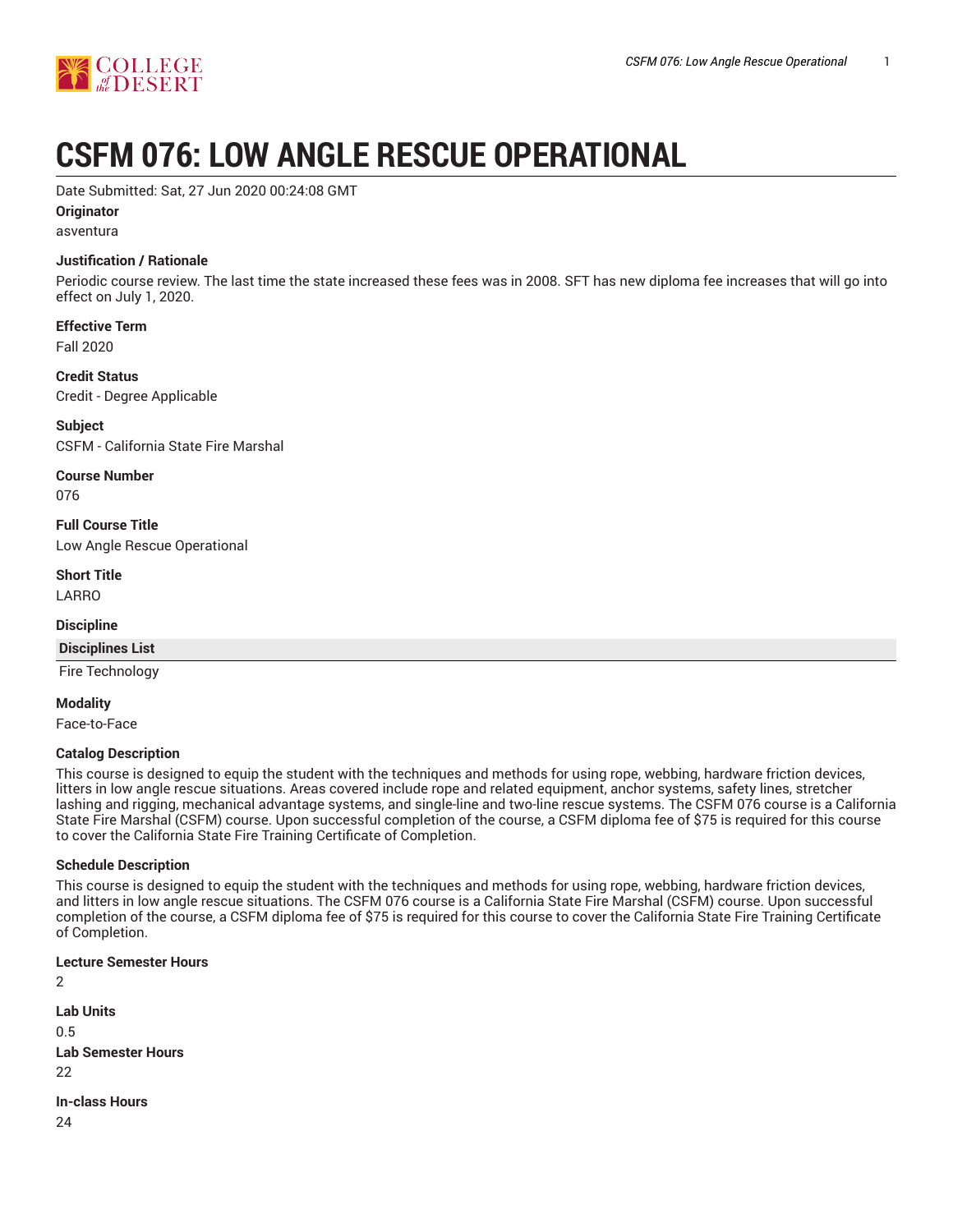

## **Out-of-class Hours**

4

**Total Course Units** 0.5 **Total Semester Hours** 28

# **Required Text and Other Instructional Materials**

## **Resource Type**

Web/Other

**Year** 2007

## **Description**

LOW ANGLE ROPE RESCUE OPERATIONAL http://osfm.fire.ca.gov/training/pdf/LARRO.StManual.pdf

## **Class Size Maximum**

24

## **Course Content**

- 1. Introduction overview of Low Angle Rope Rescue
- 2. Rope rescue Equipment
- 3. Rescue knots and hitches
- 4. Anchor systems
- 5. Rescuer and ambulatory victim packaging
- 6. Types of rescue litters and packaging
- 7. Three main components of a Low Angle Rope Rescue System
- 8. Belay/Safety line systems
- 9. Descending and Ascending techniques
- 10. Lower/Raise (Mechanical Advantage) systems
- 11. Load-releasing methods
- 12. Scenario Based Evolution

## **Lab Content**

- 1. Tying knots
- 2. Tying harnesses
- 3. Construct rescue systems
- 4. Lashing patients
- 5. Construct anchor systems

## **Course Objectives**

|             | <b>Objectives</b>                                                                                       |
|-------------|---------------------------------------------------------------------------------------------------------|
| Objective 1 | Identify rope rescue equipment, rescue knots and hitches, anchor systems.                               |
| Objective 2 | Identify system attachments and fall restraints, belay/safety line systems, and load-releasing devices. |
| Objective 3 | Demonstrate methods/techniques used to inspect and maintain rescue rope, webbing and hardware.          |
| Objective 4 | Demonstrate methods/techniques required to tie knots and package victims and rescuers.                  |
| Objective 5 | Demonstrate methods/techniques using rescue equipment to build lower/raise systems.                     |
| Objective 6 | Perform basic low angle rope rescue techniques.                                                         |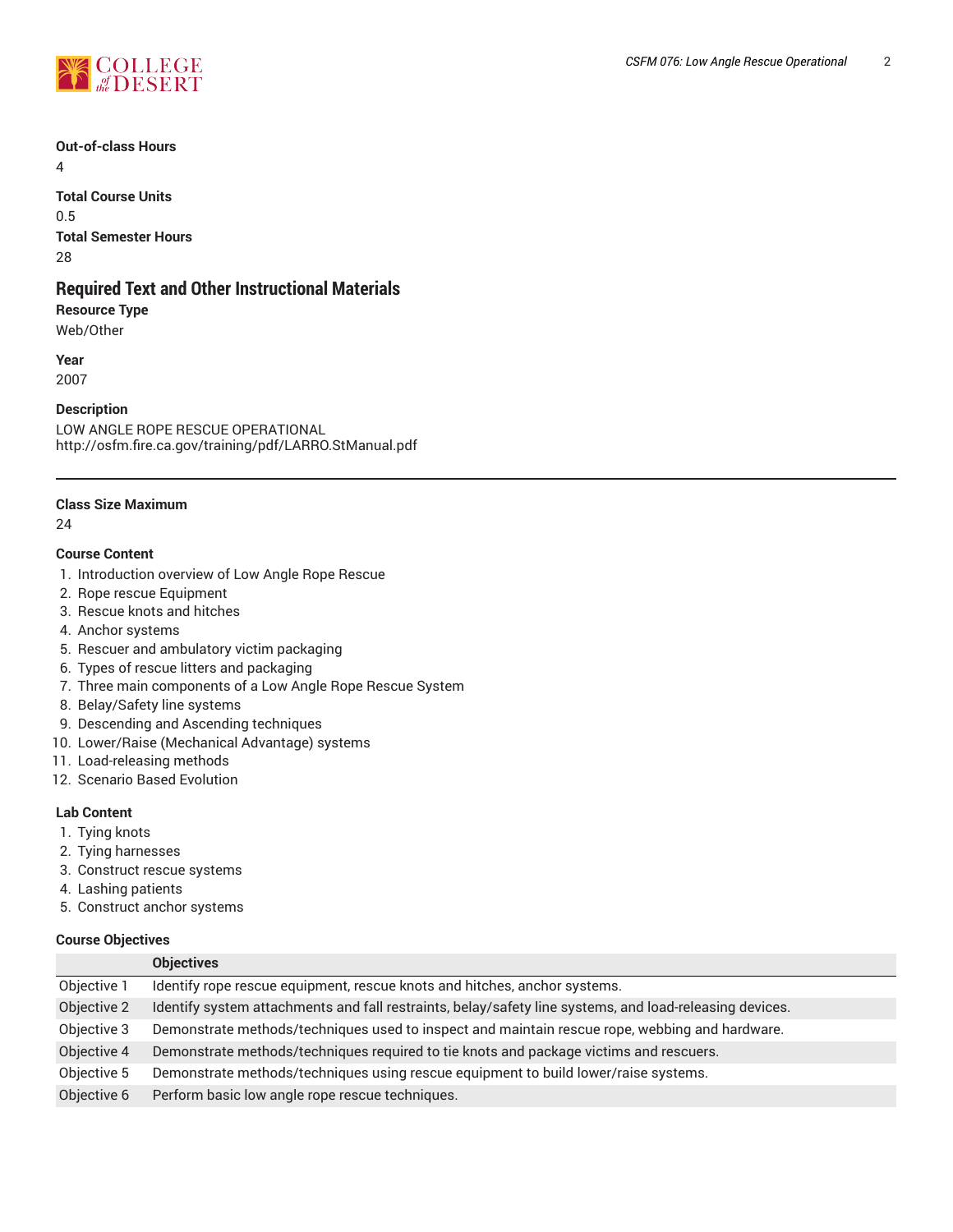

#### **Student Learning Outcomes**

**Upon satisfactory completion of this course, students will be able to:**

Outcome 1 Demonstrate the use of knots, harnesses, and anchor systems required for low angle rope rescue techniques.

## **Methods of Instruction**

| <b>Method</b>                            | Please provide a description or examples of how each instructional<br>method will be used in this course.         |                                                         |  |  |
|------------------------------------------|-------------------------------------------------------------------------------------------------------------------|---------------------------------------------------------|--|--|
| Lecture                                  |                                                                                                                   | Class overview of knots, harnesses, and anchor systems. |  |  |
| Demonstration, Repetition/Practice       | Methods/techniques used to inspect and maintain rescue rope, webbing<br>and hardware.                             |                                                         |  |  |
| Demonstration, Repetition/Practice       | Methods/techniques required to tie knots and package victims and<br>rescuers.                                     |                                                         |  |  |
| Demonstration, Repetition/Practice       | Methods/techniques using rescue equipment to build lower/raise<br>systems.                                        |                                                         |  |  |
| Supplemental/External Activity           | Perform basic low angle rope rescue techniques during scenario based<br>drills.                                   |                                                         |  |  |
| <b>Methods of Evaluation</b>             |                                                                                                                   |                                                         |  |  |
| <b>Method</b>                            | Please provide a description or examples of how<br>each evaluation method will be used in this course.            | <b>Type of Assignment</b>                               |  |  |
| Field/physical activity observations     | Methods/techniques used to inspect and maintain<br>rescue rope, webbing and hardware.                             | In Class Only                                           |  |  |
| Field/physical activity observations     | Methods/techniques required to tie knots and<br>package victims and rescuers.                                     | In Class Only                                           |  |  |
| Field/physical activity observations     | Methods/techniques using rescue equipment to<br>build lower/raise systems.                                        | In Class Only                                           |  |  |
| Group activity participation/observation | Perform basic low angle rope rescue techniques<br>during scenario based drills.                                   | In Class Only                                           |  |  |
| Tests/Quizzes/Examinations               | Final Exam to meet California State Fire Marshal<br>requirements                                                  | In Class Only                                           |  |  |
| Self-paced testing                       | Read case studies and information required to pass Out of Class Only<br>California State Fire Marshall final exam |                                                         |  |  |

#### **Assignments**

## **Other In-class Assignments**

- 1. Participation group activities of tying knots and harnesses
- 2. Observations building rescue systems
- 3. Demonstrations perform scenario based low angle rope rescue techniques

## **Other Out-of-class Assignments**

- 1. Assigned reading from student manual
- 2. Practice tying various knots with rope in preparation of final skills exam
- 3. Review SFT requirements for the course content
- 4. Review for final written exam

**Grade Methods**

Letter Grade Only

## **MIS Course Data**

**CIP Code** 43.0203 - Fire Science/Fire-fighting.

**TOP Code** 213350 - Fire Academy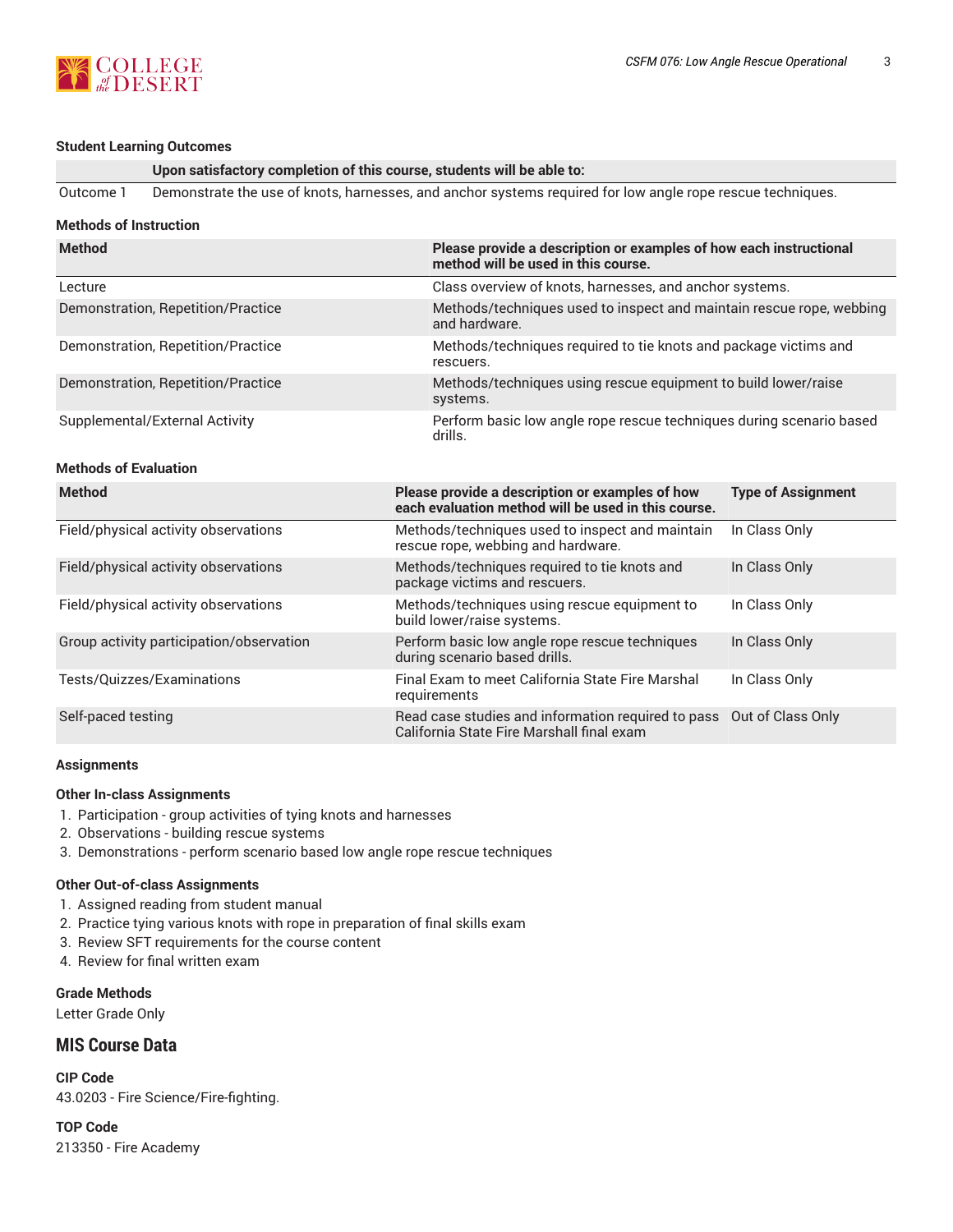

**SAM Code** C - Clearly Occupational

**Basic Skills Status** Not Basic Skills

**Prior College Level** Not applicable

**Cooperative Work Experience** Not a Coop Course

**Course Classification Status** Credit Course

**Approved Special Class** Not special class

**Noncredit Category** Not Applicable, Credit Course

**Funding Agency Category** Not Applicable

**Program Status** Program Applicable

**Transfer Status** Not transferable

**General Education Status** Not applicable

**Support Course Status** Course is not a support course

**Allow Audit** No

**Repeatability** No

**Materials Fee** No

**Additional Fees?** Yes

**Additional Fee Amount** \$75.00

**Additional Fees Description** California State Fire Training Diploma Fee.

# **Approvals**

**Curriculum Committee Approval Date** 5/05/2020

**Academic Senate Approval Date** 5/14/2020